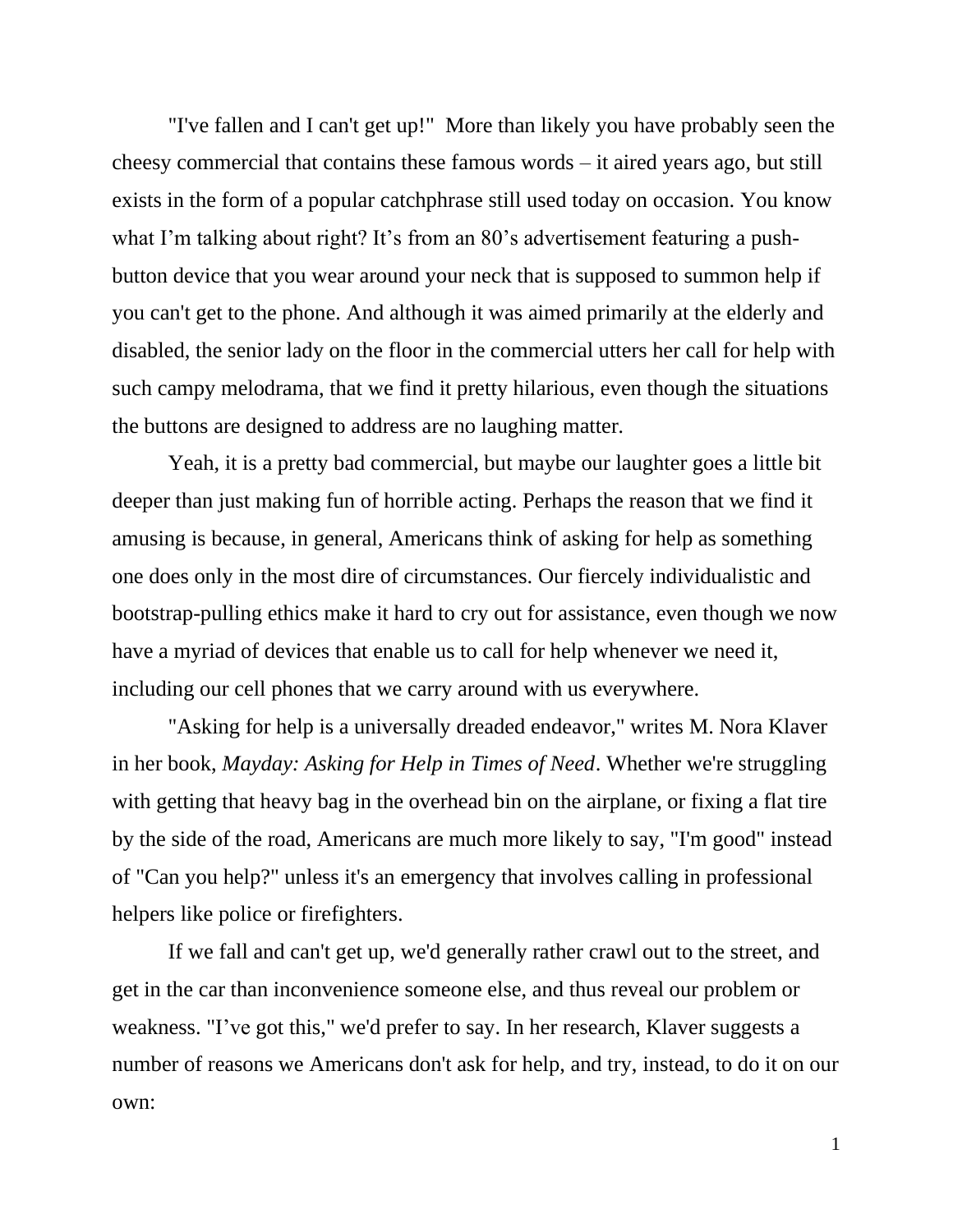For example*-* **We were never taught how to ask for help, and we have few role models***.* Our grandparents were part of a generation that valued hard work and self-sufficiency. Asking for help was only in play if one was, say, drowning at sea. That ethic of self-sufficiency has been passed down to us.

Klaver also believes that*-* **We don't think to ask***.* She says that we have been so brainwashed by the American ethic of self-sufficiency that asking for help just never comes to mind. We're so focused on caring for ourselves that we don't even realize when we need help. Furthermore, Klaver points out that *-* **It's often easier to do it ourselves***.* "If you want something done right, do it yourself" is a popular American idiom. We don't want to be indebted to anyone or be in a position of having to reciprocate someday.

The final example I will share from Klaver is one I think most of us can relate to, **We're afraid to ask***.* We're afraid of what asking for help might say about us. We'd rather die a thousand deaths than have someone else think that we can't do things on our own. In short, we're very good at trying to do it ourselves, achieving modest results, instead of getting real help and making real progress. And in doing so we miss out on certain gifts that others can give us.

Thankfully, Bartimaeus, in our Gospel story this morning had no such qualms about asking for help, and the results for him in doing so were nothing less than miraculous. He is an example of the kind of richness and blessing that can come to us if we're willing to set aside our self-sufficiency for a moment, and seek out real help and healing from someone else.

There he was sitting by the roadside at the exact moment a crowd of people followed Jesus and his disciples out of Jericho on the way up to Jerusalem. When he heard that Jesus was about to pass by, without hesitation, and without any sense of embarrassment, the blind man began to shout, "Jesus, Son of David, have mercy on me!" Even the crowd around him thought this was scandalous and "sternly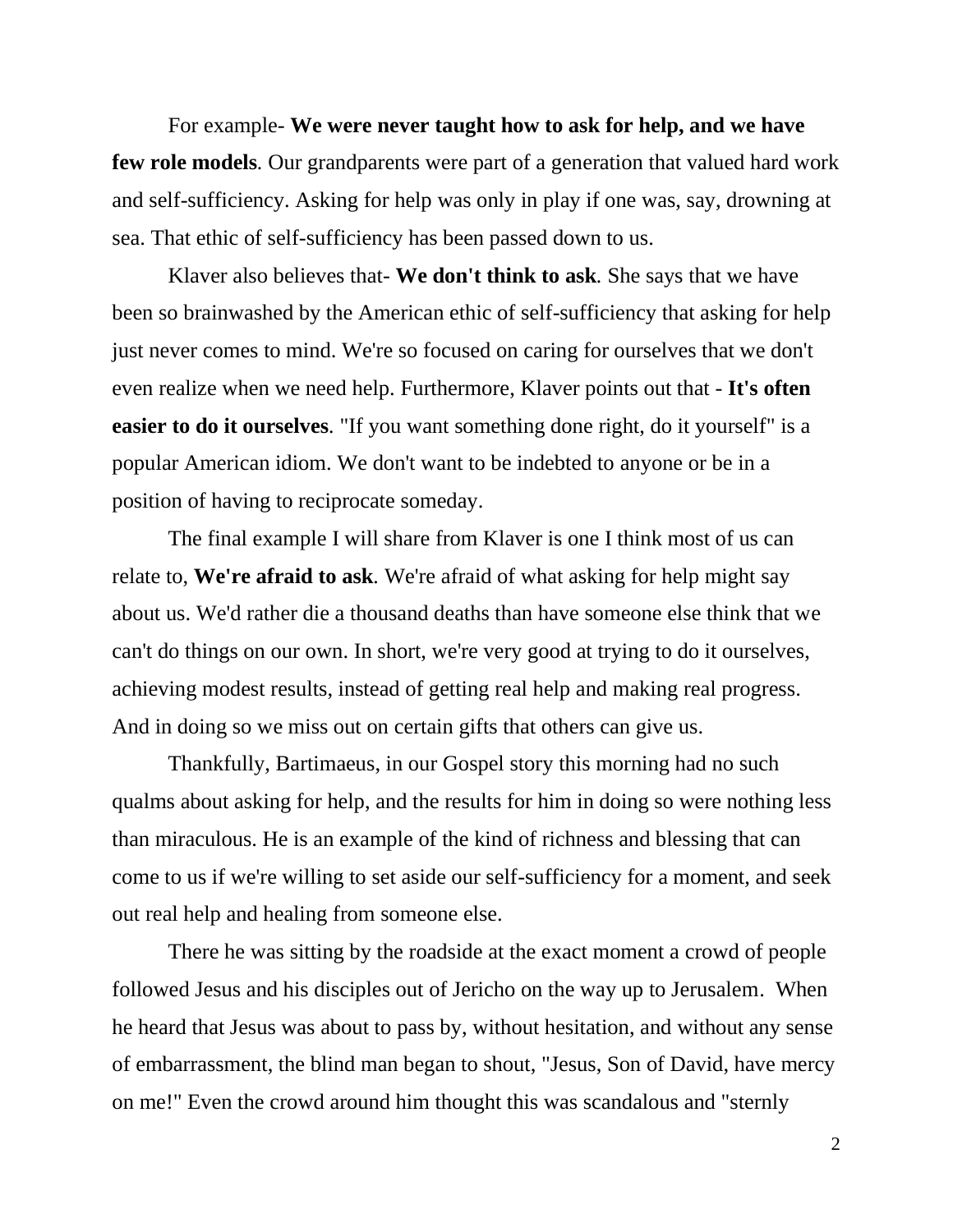ordered him to be quiet," much like we'd be mortified to let anyone in public know that we have a problem. But Bartimaeus continued to not only ask for help, but to cry out for it, and it's through his story that we learn some important principles that can help us, if and when, we need to call for help.

For example, one thing that we can learn is that there are times when we need to **name our need**, and vow to remain open to possible resolutions. Bartimaeus was a blind beggar, which meant that his only hope for a productive life was to regain his sight. He knows his need, but isn't it interesting that he doesn't lead with his need for sight, but rather his need to be seen by Jesus.

He shouted, "Jesus, Son of David, have mercy on me, a sinner!" instead of crying out, "Have mercy on me, a blind man." Bartimaeus seemed to understand that his vision was not only clouded by cataracts, but by his own need of spiritual healing. He opens himself to the possibility that his needed healing might be either physical or spiritual, with an outside chance that it might be both.

Asking for help begins when we acknowledge that we have a problem, while also realizing that there may be underlying ones that go along with it. While we may appear fine on the surface, we know that other needs are always lurking underneath. Thus, the more we try to hide our need for help, the more insidious it becomes. There are certain things over which we are powerless, and sin is certainly one of them. To get help, be it physical or spiritual, we first have to name it.

Bartimaeus knows that, regardless of what's going on with his eyes, he's got even bigger problems. He prays the original sinner's prayer. He knows that Jesus can do something about the things that bind him, rather than the things that blind him. He is eager for whatever help Jesus can give him. Which begs the question, are we as open to the possibility that we can be healed by Jesus, or by others whom he might send to help us?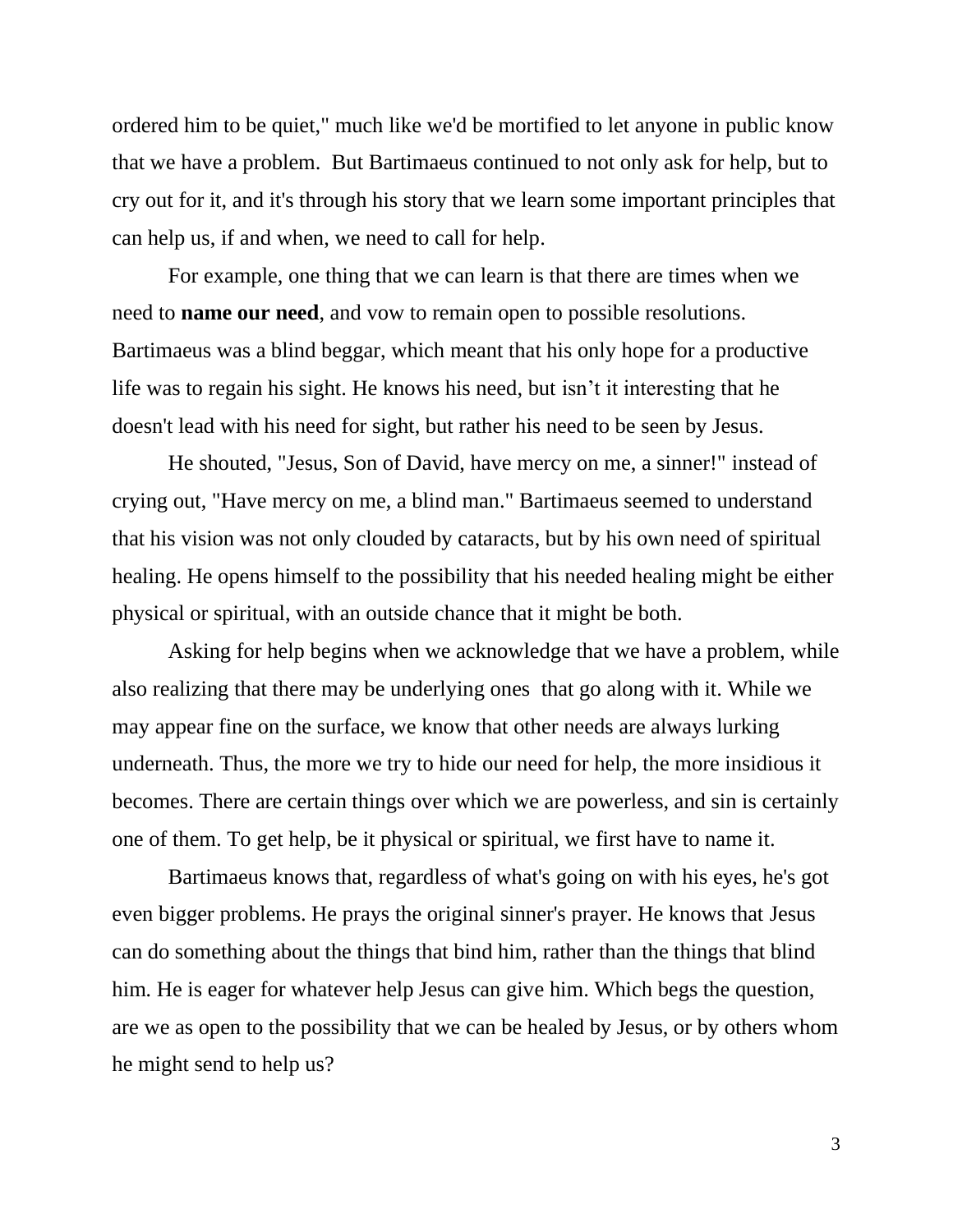Another principle we can learn when we are in need of assistance is **to take a leap of faith and ask**. We have to believe that we qualify for help before we can ask for help. Bartimaeus believed that he was worthy of help, not because he was a great person, but because he was one of God's children -- a Jew who had been looking for the arrival of the Son of David, the Messiah. So, when Jesus heard his cries, and said, "Call him here," Bartimaeus responded by throwing off his cloak, and leaping up to meet the one who could help him. He puts himself in a position to receive help, and risks further embarrassment, in order to get close to Jesus. It's an act of faith.

Bartimaeus thinks to ask, and asking is the key to receiving most anything we need. Jesus, in fact, would tell his disciples, "Whatever you ask for in prayer, believe that you have received it, and it will be yours." The book of James, however, says that we "do not have because [we] do not ask." Asking God for what we need in prayer, and asking others for what we need in person, opens the door to healing and wholeness. Jesus' response to Bartimaeus is a question of invitation: "What do you want me to do for you?" Bartimaeus is ready with a reply: "My teacher, let me see again."

"What do you want me to do for you?" Can you imagine Jesus asking you that question? What would your response be? More importantly, what are your deepest needs that you haven't asked Jesus, or anyone else, to help you with? How might you take a leap of faith and ask, believing that you can receive all that you need and more? Jesus tells Bartimaeus, "Go; your faith has made you well!" Our faith can make us well, too. We may not receive precisely what we want, but we can be assured that Jesus is ready to supply for our needs, in a manner he sees fit. Faith is the catalyst for asking, and asking is the key to healing!

The third and final thing for us to learn when we ask for help is that we should **be grateful***.* One of the keys to asking for, and receiving help, is gratitude.